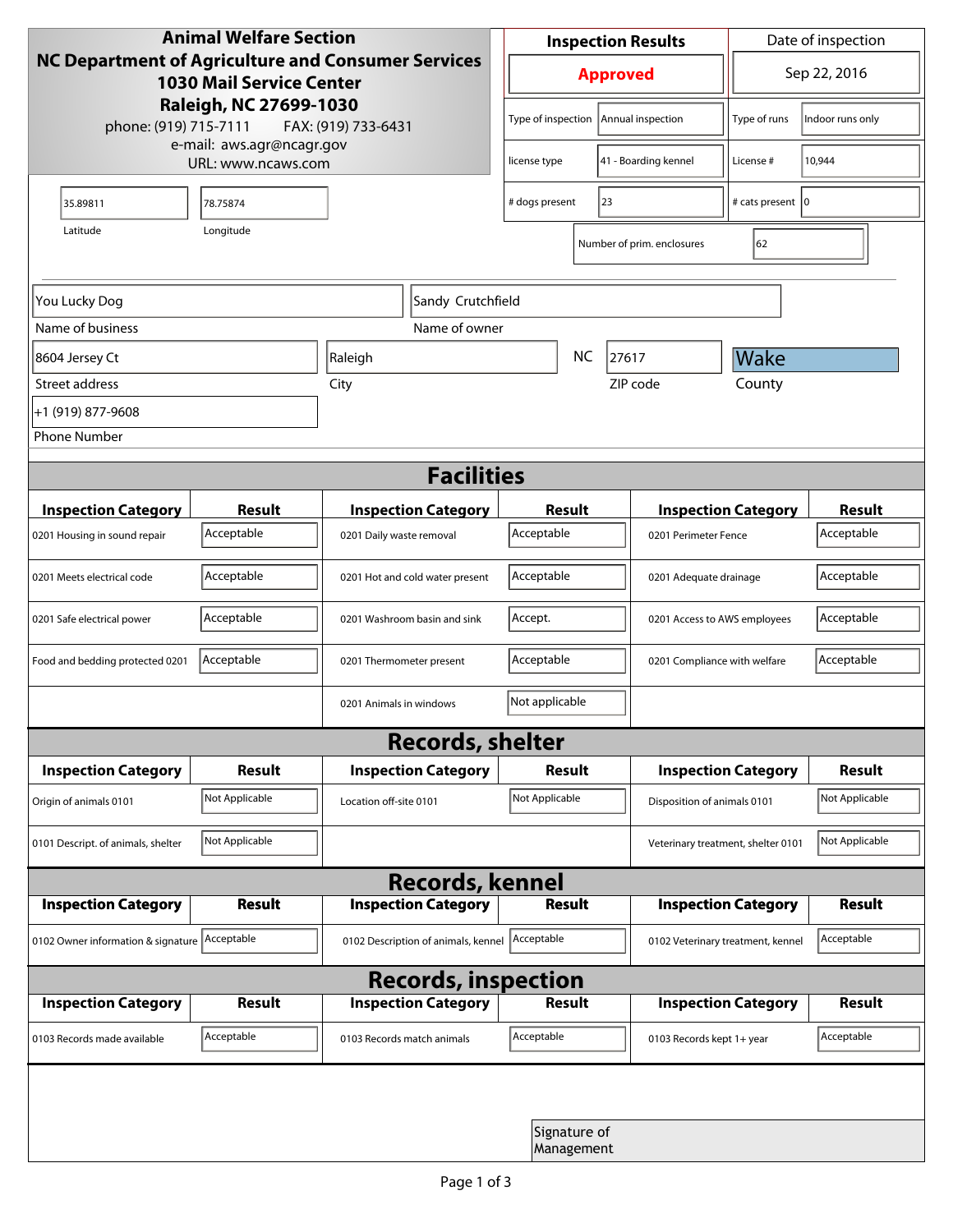| <b>Animal Welfare Section, NCDA&amp;CS</b> |                                    |                                                             | <b>Inspection Results</b>  |                                    | Date of inspection         |                |  |  |  |
|--------------------------------------------|------------------------------------|-------------------------------------------------------------|----------------------------|------------------------------------|----------------------------|----------------|--|--|--|
| Inspection Report, continued               | <b>Approved</b>                    |                                                             | Sep 22, 2016               |                                    |                            |                |  |  |  |
|                                            |                                    |                                                             |                            |                                    |                            | <b>NC</b>      |  |  |  |
|                                            | You Lucky Dog<br>Sandy Crutchfield |                                                             |                            | Raleigh                            |                            |                |  |  |  |
| <b>Indoor facilities</b>                   |                                    |                                                             |                            |                                    |                            |                |  |  |  |
| <b>Inspection Category</b>                 | Result                             | <b>Inspection Category</b>                                  | Result                     | <b>Inspection Category</b>         |                            | Result         |  |  |  |
| 0202 Ambient temperature, indoor           | Acceptable                         | 0202 Ventilation, indoor                                    | Acceptable                 | 0202 Lighting, indoor              |                            | Acceptable     |  |  |  |
| 0202 Imperv./Sanitary surf., indoor        | Acceptable                         | 0202 Drainage, indoor                                       | Acceptable                 |                                    |                            |                |  |  |  |
| <b>Outdoor facilities</b>                  |                                    |                                                             |                            |                                    |                            |                |  |  |  |
| <b>Inspection Category</b>                 | Result                             | <b>Inspection Category</b>                                  | <b>Result</b>              |                                    | <b>Inspection Category</b> |                |  |  |  |
| 0203 Impervious surfaces, outdoor          | Not Applicable                     | 0203 Housing, 1 per animal                                  | Not Applicable             | 0203 Protection from elements      |                            | Not Applicable |  |  |  |
| 0203 Owner advised, outdoor                | Not Applicable                     | 0203 Drainage, outdoor                                      | Not Applicable             |                                    |                            |                |  |  |  |
| <b>Primary enclosures</b>                  |                                    |                                                             |                            |                                    |                            |                |  |  |  |
| <b>Inspection Category</b>                 | Result                             | <b>Inspection Category</b>                                  | Result                     | <b>Inspection Category</b>         |                            | Result         |  |  |  |
| 0204 Drainage prev. cross contam.          | Acceptable                         | 0204 Fence height >= 5 feet                                 | Acceptable                 | 0204 1:10 ratio, person: human     |                            | Acceptable     |  |  |  |
| 0204 Surf. impervious to moisture          | Acceptable                         | 0204 Enclosure is escape proof                              | Acceptable                 | 0204 Cats, $>=$ 4 sq. ft. / adult  |                            | Not Applicable |  |  |  |
| 0204 Prevent contact with wood             | Acceptable                         | 0204 Solid resting surface                                  | Acceptable                 | 0204 Cats, $<= 12$ / enclosure     |                            | Not Applicable |  |  |  |
| 0204 Enclosures in sound repair            | Acceptable                         | 0204 Cats, raised resting surface                           | Not Applicable             | 0204 Cats, 1 litter pan / 3 adults |                            | Not Applicable |  |  |  |
| 0204 Size of enclosure                     | Acceptable                         | 0204 Dogs, supervision if > 4                               | Acceptable                 |                                    |                            |                |  |  |  |
| <b>Feeding</b>                             |                                    |                                                             |                            |                                    |                            |                |  |  |  |
| <b>Inspection Category</b>                 | <b>Result</b>                      | <b>Inspection Category</b>                                  | <b>Result</b>              | <b>Inspection Category</b>         |                            | <b>Result</b>  |  |  |  |
| 0205 Feeding, 1x / day, adult              | Acceptable                         | 0205 Feeding, 1 bowl / adult                                | Acceptable                 | 0205 Feeding, commercial food      |                            | Acceptable     |  |  |  |
| 0205 Feeding, bowl in good repair          | Acceptable                         | 0205 Feeding, quality food                                  | Acceptable                 | 0205 Feeding, bowl is protected    |                            | Acceptable     |  |  |  |
| 0205 Feeding, 2x / day, young              | Acceptable                         |                                                             |                            |                                    |                            |                |  |  |  |
|                                            |                                    | <b>Watering</b>                                             |                            |                                    |                            |                |  |  |  |
| <b>Inspection Category</b>                 | <b>Result</b>                      | <b>Inspection Category</b>                                  | <b>Result</b>              |                                    |                            |                |  |  |  |
| 0206 Watering, continuous access           | Acceptable                         | 0206 Watering, bowl in good repair                          | Acceptable                 |                                    |                            |                |  |  |  |
|                                            |                                    | <b>Sanitation/Employees/Classification &amp; Separation</b> |                            |                                    |                            |                |  |  |  |
| <b>Inspection Category</b>                 | <b>Result</b>                      | <b>Inspection Category</b>                                  | Result                     | <b>Inspection Category</b>         |                            | <b>Result</b>  |  |  |  |
| 0207 Waste removal 2x / day                | Acceptable                         | 0207 Grounds overgrown                                      | Acceptable                 | 0207 Young given social interact.  |                            | Not Applicable |  |  |  |
| 0207 Animals removed while clean           | Acceptable                         | 0207 Pest Control                                           |                            | 0207 Species separated             |                            | Acceptable     |  |  |  |
|                                            |                                    |                                                             | Signature of<br>Management |                                    |                            |                |  |  |  |